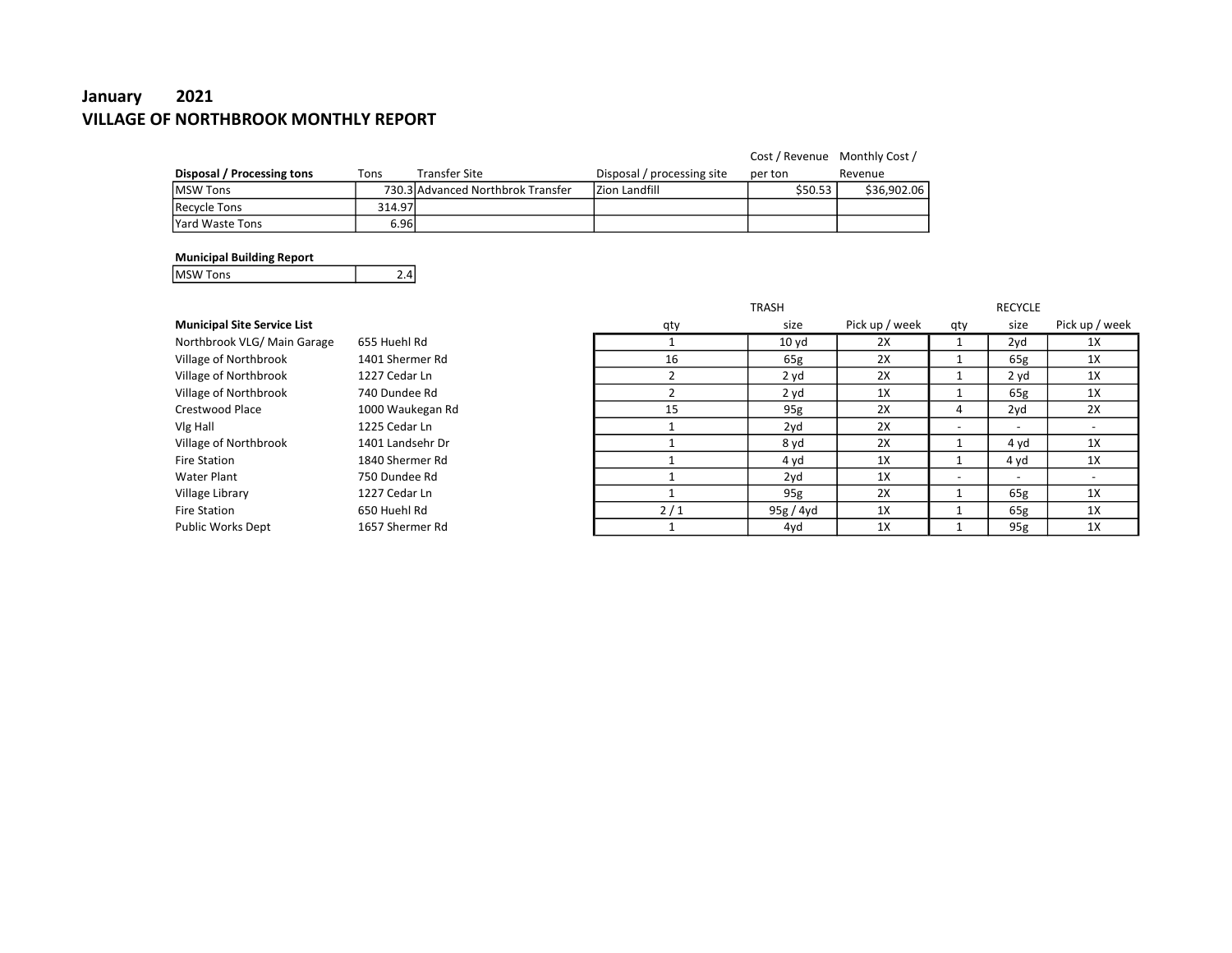# February 2021 VILLAGE OF NORTHBROOK MONTHLY REPORT

|                            |      |                                    |                            | Cost / Revenue Monthly Cost / |             |
|----------------------------|------|------------------------------------|----------------------------|-------------------------------|-------------|
| Disposal / Processing tons | Tons | <b>Transfer Site</b>               | Disposal / processing site | per ton                       | Revenue     |
| <b>IMSW Tons</b>           |      | 652.17 Advanced Northbrok Transfer | Izion Landfill             | \$50.53                       | \$32.954.15 |
| Recycle Tons               | 259  |                                    |                            |                               |             |
| lYard Waste Tons           | 4.32 |                                    |                            |                               |             |

#### Municipal Building Report

MSW Tons 2.51

|                                    |                  |     | <b>TRASH</b>     |                |     | <b>RECYCLE</b>           |                          |
|------------------------------------|------------------|-----|------------------|----------------|-----|--------------------------|--------------------------|
| <b>Municipal Site Service List</b> |                  | qty | size             | Pick up / week | qty | size                     | Pick up / week           |
| Northbrook VLG/Main Garage         | 655 Huehl Rd     |     | 10 <sub>yd</sub> | 2X             |     | 2yd                      | 1X                       |
| Village of Northbrook              | 1401 Shermer Rd  | 16  | 65g              | 2X             |     | 65g                      | 1X                       |
| Village of Northbrook              | 1227 Cedar Ln    |     | 2 yd             | 2X             |     | 2 yd                     | 1X                       |
| Village of Northbrook              | 740 Dundee Rd    |     | 2 yd             | 1X             |     | 65g                      | 1X                       |
| Crestwood Place                    | 1000 Waukegan Rd | 15  | 95g              | 2X             | 4   | 2yd                      | 2X                       |
| Vlg Hall                           | 1225 Cedar Ln    |     | 2yd              | 2X             |     | $\overline{\phantom{a}}$ | $\overline{\phantom{a}}$ |
| Village of Northbrook              | 1401 Landsehr Dr |     | 8 yd             | 2X             |     | 4 yd                     | 1X                       |
| <b>Fire Station</b>                | 1840 Shermer Rd  |     | 4 yd             | 1X             |     | 4 yd                     | 1X                       |
| Water Plant                        | 750 Dundee Rd    |     | 2yd              | 1X             |     | $\overline{\phantom{a}}$ | -                        |
| Village Library                    | 1227 Cedar Ln    |     | 95g              | 2X             |     | 65g                      | 1X                       |
| <b>Fire Station</b>                | 650 Huehl Rd     | 2/1 | 95g / 4yd        | 1X             |     | 65g                      | 1X                       |
| Public Works Dept                  | 1657 Shermer Rd  |     | 4yd              | 1X             |     | 95g                      | 1X                       |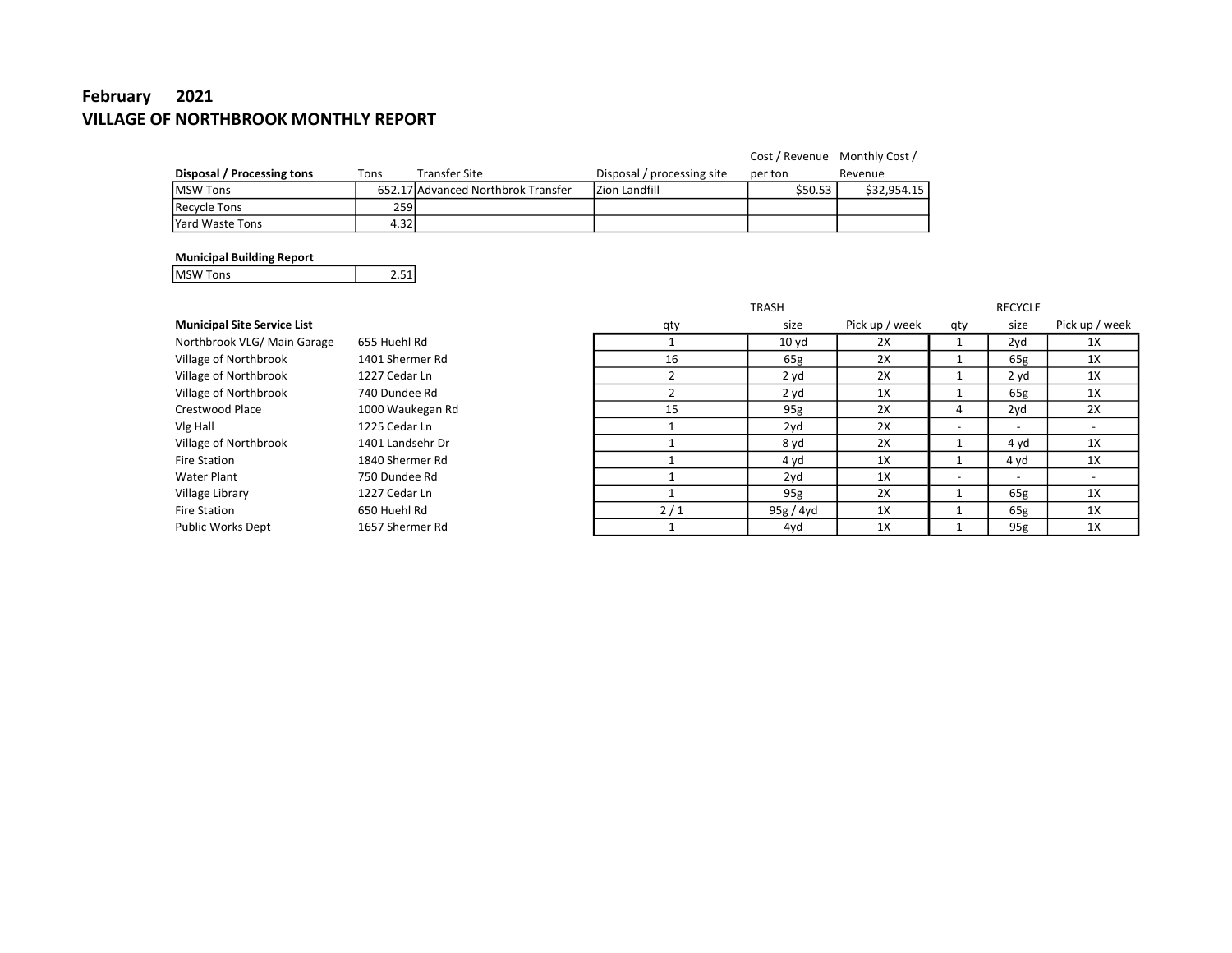# March 2021 VILLAGE OF NORTHBROOK MONTHLY REPORT

|                            |        |                                    |                            | Cost / Revenue Monthly Cost / |             |
|----------------------------|--------|------------------------------------|----------------------------|-------------------------------|-------------|
| Disposal / Processing tons | Tons   | <b>Transfer Site</b>               | Disposal / processing site | per ton                       | Revenue     |
| <b>IMSW Tons</b>           |        | 839.13 Advanced Northbrok Transfer | Izion Landfill             | \$50.53                       | \$42,401.24 |
| Recycle Tons               | 306.25 |                                    |                            |                               |             |
| lYard Waste Tons           | 2.76l  |                                    |                            |                               |             |

#### Municipal Building Report

MSW Tons 1.82

|                                    |                  |     | <b>TRASH</b>     |                |     | <b>RECYCLE</b>           |                          |
|------------------------------------|------------------|-----|------------------|----------------|-----|--------------------------|--------------------------|
| <b>Municipal Site Service List</b> |                  | qty | size             | Pick up / week | qty | size                     | Pick up / week           |
| Northbrook VLG/Main Garage         | 655 Huehl Rd     |     | 10 <sub>yd</sub> | 2X             |     | 2yd                      | 1X                       |
| Village of Northbrook              | 1401 Shermer Rd  | 16  | 65g              | 2X             |     | 65g                      | 1X                       |
| Village of Northbrook              | 1227 Cedar Ln    |     | 2 yd             | 2X             |     | 2 yd                     | 1X                       |
| Village of Northbrook              | 740 Dundee Rd    |     | 2 yd             | 1X             |     | 65g                      | 1X                       |
| Crestwood Place                    | 1000 Waukegan Rd | 15  | 95g              | 2X             | 4   | 2yd                      | 2X                       |
| Vlg Hall                           | 1225 Cedar Ln    |     | 2yd              | 2X             |     | $\overline{\phantom{a}}$ |                          |
| Village of Northbrook              | 1401 Landsehr Dr |     | 8 yd             | 2X             |     | 4 yd                     | 1X                       |
| <b>Fire Station</b>                | 1840 Shermer Rd  |     | 4 yd             | 1X             |     | 4 yd                     | 1X                       |
| Water Plant                        | 750 Dundee Rd    |     | 2yd              | 1X             |     | $\overline{\phantom{a}}$ | $\overline{\phantom{0}}$ |
| Village Library                    | 1227 Cedar Ln    |     | 95g              | 2X             |     | 65g                      | 1X                       |
| <b>Fire Station</b>                | 650 Huehl Rd     | 2/1 | 95g / 4yd        | 1X             |     | 65g                      | 1X                       |
| <b>Public Works Dept</b>           | 1657 Shermer Rd  |     | 4yd              | 1X             |     | 95g                      | 1X                       |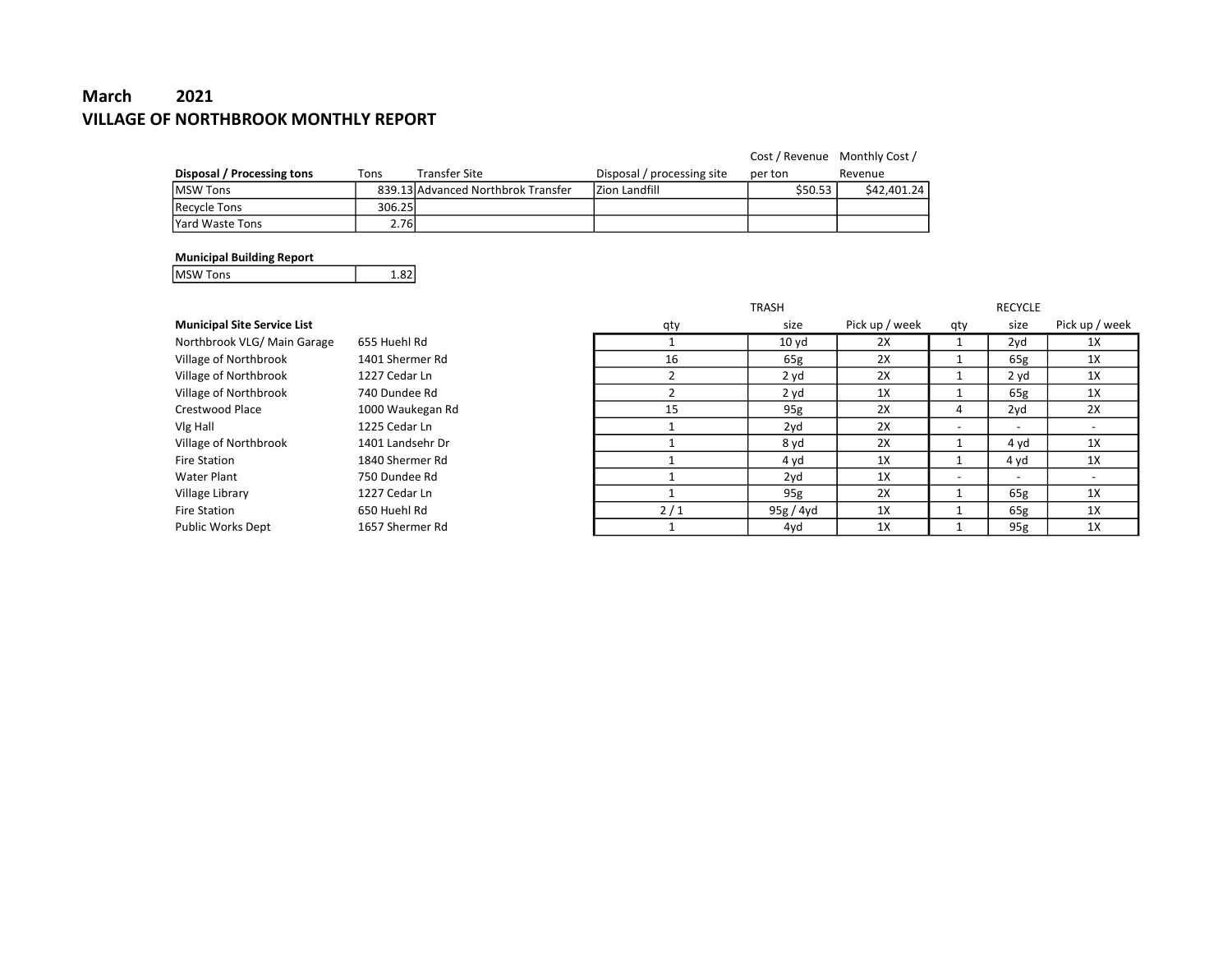# April 2021 VILLAGE OF NORTHBROOK MONTHLY REPORT

|                            |        |                                    |                            | Cost / Revenue Monthly Cost / |             |
|----------------------------|--------|------------------------------------|----------------------------|-------------------------------|-------------|
| Disposal / Processing tons | Tons   | <b>Transfer Site</b>               | Disposal / processing site | per ton                       | Revenue     |
| <b>IMSW Tons</b>           |        | 881.76 Advanced Northbrok Transfer | Izion Landfill             | \$50.53                       | \$44.555.33 |
| Recycle Tons               | 327.95 |                                    |                            |                               |             |
| lYard Waste Tons           | 80.6   |                                    |                            |                               |             |

#### Municipal Building Report

MSW Tons 4.05

|                                    |                  |     | <b>TRASH</b>     |                |                          | <b>RECYCLE</b>           |                |
|------------------------------------|------------------|-----|------------------|----------------|--------------------------|--------------------------|----------------|
| <b>Municipal Site Service List</b> |                  | qty | size             | Pick up / week | qty                      | size                     | Pick up / week |
| Northbrook VLG/ Main Garage        | 655 Huehl Rd     |     | 10 <sub>yd</sub> | 2X             |                          | 2yd                      | 1X             |
| Village of Northbrook              | 1401 Shermer Rd  | 16  | 65g              | 2X             |                          | 65g                      | 1X             |
| Village of Northbrook              | 1227 Cedar Ln    |     | 2 yd             | 2X             |                          | 2 yd                     | 1X             |
| Village of Northbrook              | 740 Dundee Rd    |     | 2 yd             | 1X             |                          | 65g                      | 1X             |
| Crestwood Place                    | 1000 Waukegan Rd | 15  | 95g              | 2X             | 4                        | $2V$ d                   | 2X             |
| Vlg Hall                           | 1225 Cedar Ln    |     | 2yd              | 2X             | $\overline{\phantom{a}}$ |                          |                |
| Village of Northbrook              | 1401 Landsehr Dr |     | 8 yd             | 2X             |                          | 4 yd                     | 1X             |
| Fire Station                       | 1840 Shermer Rd  |     | 4 yd             | 1X             |                          | 4 yd                     | 1X             |
| Water Plant                        | 750 Dundee Rd    |     | 2yd              | 1X             | $\overline{\phantom{0}}$ | $\overline{\phantom{0}}$ |                |
| Village Library                    | 1227 Cedar Ln    |     | 95g              | 2X             |                          | 65g                      | 1X             |
| <b>Fire Station</b>                | 650 Huehl Rd     | 2/1 | 95g / 4yd        | 1X             |                          | 65g                      | 1X             |
| Public Works Dept                  | 1657 Shermer Rd  |     | 4yd              | 1X             |                          | 95g                      | 1X             |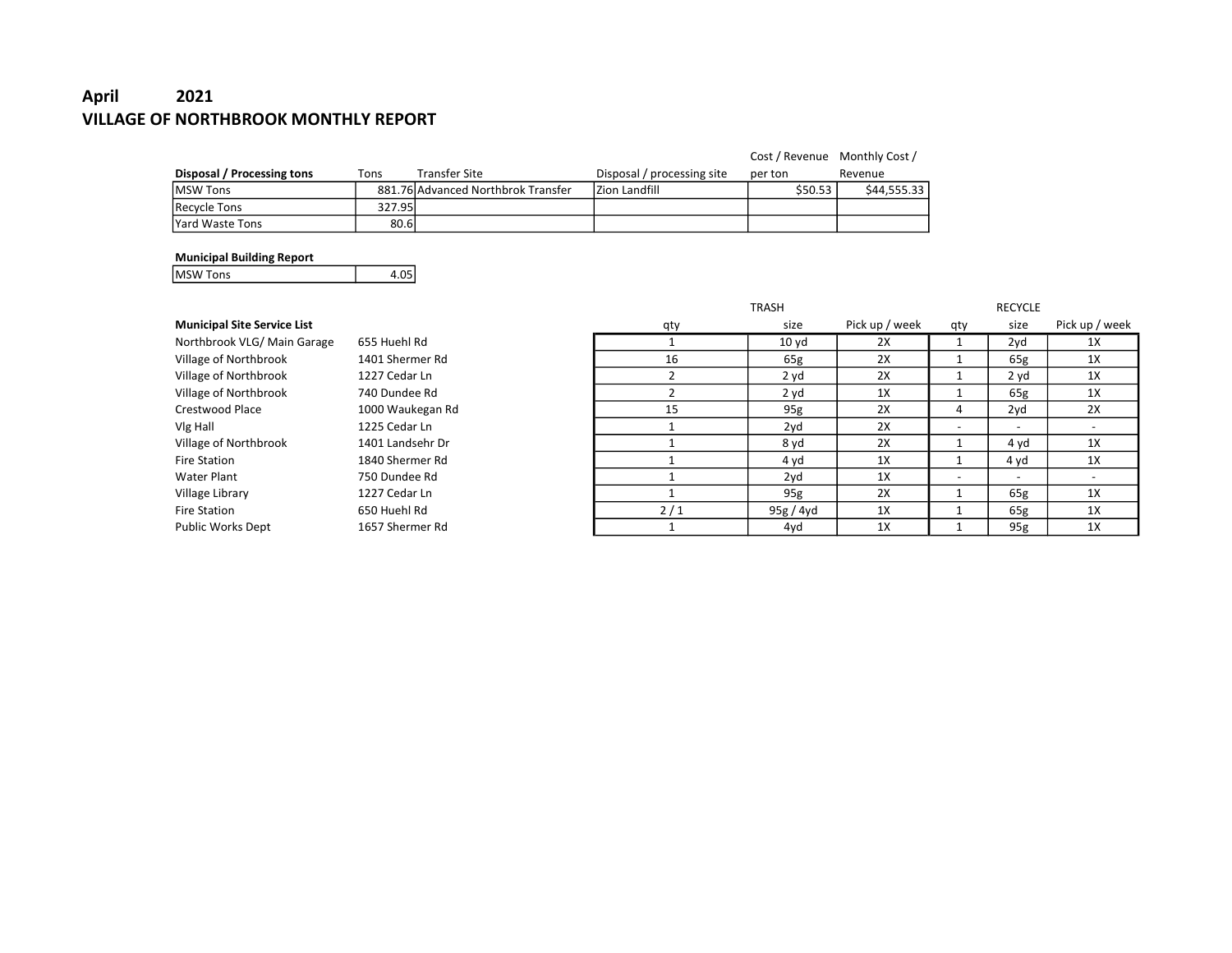# May 2021 VILLAGE OF NORTHBROOK MONTHLY REPORT

|                            |        |                                    |                            | Cost / Revenue Monthly Cost / |             |
|----------------------------|--------|------------------------------------|----------------------------|-------------------------------|-------------|
| Disposal / Processing tons | Tons   | Transfer Site                      | Disposal / processing site | per ton                       | Revenue     |
| <b>IMSW Tons</b>           |        | 909.35 Advanced Northbrok Transfer | Izion Landfill             | \$50.53                       | \$45,949.46 |
| Recycle Tons               | 334.8l |                                    |                            |                               |             |
| lYard Waste Tons           | 107.1l |                                    |                            |                               |             |

#### Municipal Building Report

MSW Tons 3.72

|                                    |                  |     | <b>TRASH</b>     |                |     | <b>RECYCLE</b>           |                          |
|------------------------------------|------------------|-----|------------------|----------------|-----|--------------------------|--------------------------|
| <b>Municipal Site Service List</b> |                  | qty | size             | Pick up / week | qty | size                     | Pick up / week           |
| Northbrook VLG/ Main Garage        | 655 Huehl Rd     |     | 10 <sub>yd</sub> | 2X             |     | 2yd                      | 1X                       |
| Village of Northbrook              | 1401 Shermer Rd  | 16  | 65g              | 2X             |     | 65g                      | 1X                       |
| Village of Northbrook              | 1227 Cedar Ln    |     | 2 yd             | 2X             |     | 2 yd                     | 1X                       |
| Village of Northbrook              | 740 Dundee Rd    |     | 2 yd             | 1X             |     | 65g                      | 1X                       |
| Crestwood Place                    | 1000 Waukegan Rd | 15  | 95g              | 2X             | 4   | 2yd                      | 2X                       |
| Vlg Hall                           | 1225 Cedar Ln    |     | 2yd              | 2X             |     | $\overline{\phantom{a}}$ | $\overline{\phantom{a}}$ |
| Village of Northbrook              | 1401 Landsehr Dr |     | 8 yd             | 2X             |     | 4 yd                     | 1X                       |
| Fire Station                       | 1840 Shermer Rd  |     | 4 yd             | 1X             |     | 4 yd                     | 1X                       |
| Water Plant                        | 750 Dundee Rd    |     | 2yd              | 1X             |     | $\overline{\phantom{a}}$ | $\overline{\phantom{a}}$ |
| Village Library                    | 1227 Cedar Ln    |     | 95g              | 2X             |     | 65g                      | 1X                       |
| <b>Fire Station</b>                | 650 Huehl Rd     | 2/1 | 95g / 4yd        | 1X             |     | 65g                      | 1X                       |
| Public Works Dept                  | 1657 Shermer Rd  |     | 4yd              | 1X             |     | 95g                      | 1X                       |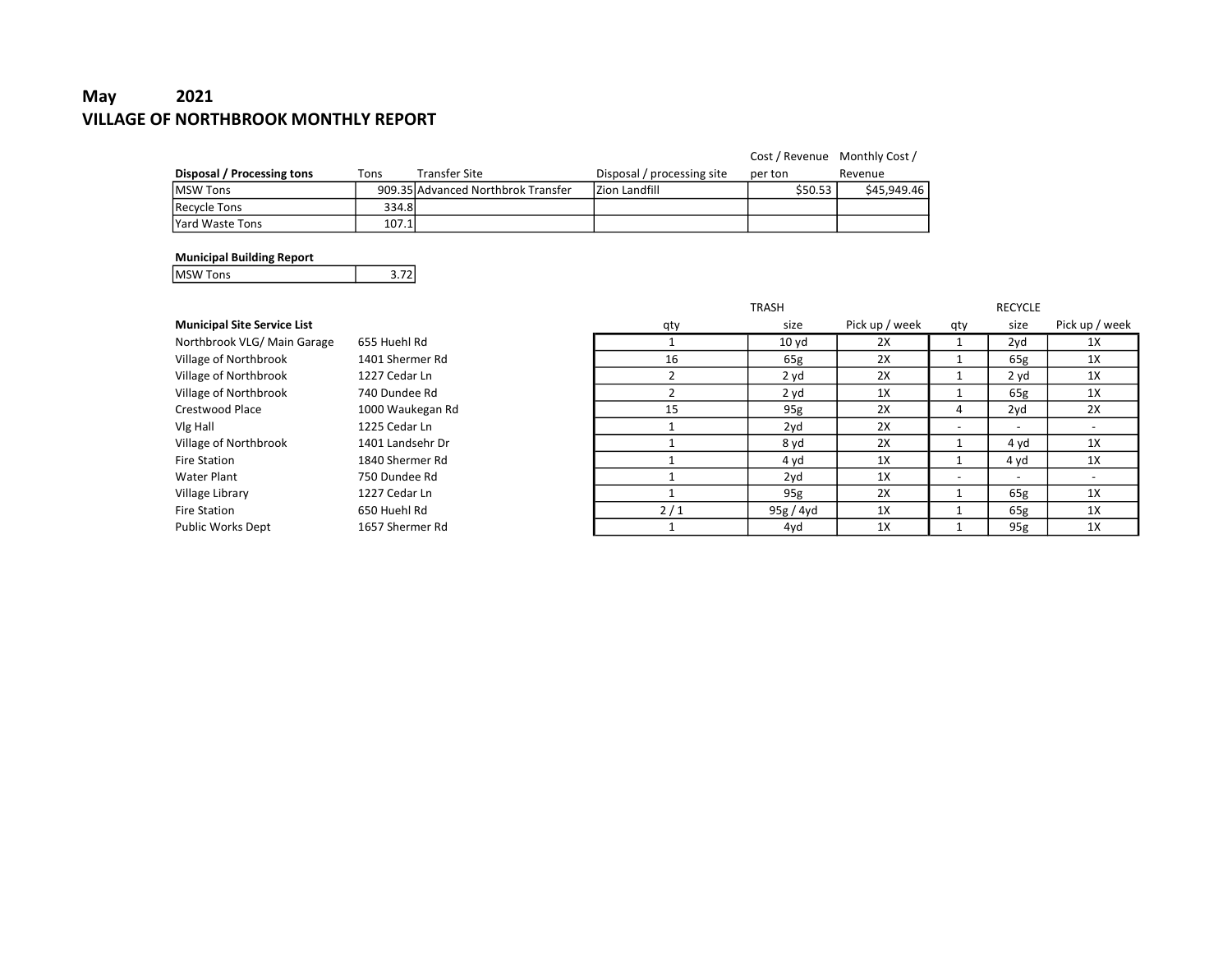# June 2021 VILLAGE OF NORTHBROOK MONTHLY REPORT

|                            |        |                                    |                            | Cost / Revenue Monthly Cost / |             |
|----------------------------|--------|------------------------------------|----------------------------|-------------------------------|-------------|
| Disposal / Processing tons | Tons   | <b>Transfer Site</b>               | Disposal / processing site | per ton                       | Revenue     |
| <b>IMSW Tons</b>           |        | 918.82 Advanced Northbrok Transfer | Izion Landfill             | \$50.53                       | \$46.427.97 |
| Recycle Tons               | 344.98 |                                    |                            |                               |             |
| <b>IYard Waste Tons</b>    | 93.56l |                                    |                            |                               |             |

#### Municipal Building Report

MSW Tons 3.96

|                                    |                  |                          | <b>TRASH</b>             |                          |                          | <b>RECYCLE</b>           |                          |
|------------------------------------|------------------|--------------------------|--------------------------|--------------------------|--------------------------|--------------------------|--------------------------|
| <b>Municipal Site Service List</b> |                  | qty                      | size                     | Pick up / week           | qty                      | size                     | Pick up / week           |
| Northbrook VLG/Main Garage         | 655 Huehl Rd     |                          | 10 <sub>yd</sub>         | 2X                       |                          | 2yd                      | 1X                       |
| Village of Northbrook              | 1401 Shermer Rd  | 16                       | 65g                      | 2X                       |                          | 65g                      | 1X                       |
| Village of Northbrook              | 1227 Cedar Ln    |                          | 2 yd                     | 2X                       |                          | 2 yd                     | 1X                       |
| Village of Northbrook              | 740 Dundee Rd    |                          | 2 yd                     | 1X                       |                          | 65g                      | 1X                       |
| Crestwood Place                    | 1000 Waukegan Rd | 15                       | 95g                      | 2X                       | 4                        | 2yd                      | 2X                       |
| Vlg Hall                           | 1225 Cedar Ln    |                          | 2yd                      | 2X                       |                          | $\overline{\phantom{a}}$ | $\overline{\phantom{a}}$ |
| Village of Northbrook              | 1401 Landsehr Dr |                          | 8 yd                     | 2X                       |                          | 4 yd                     | 1X                       |
| <b>Fire Station</b>                | 1840 Shermer Rd  |                          | 4 yd                     | 1X                       |                          | 4 yd                     | 1X                       |
| Water Plant                        | 750 Dundee Rd    |                          | 2yd                      | 1X                       | $\overline{\phantom{0}}$ | $\overline{\phantom{a}}$ | $\overline{\phantom{a}}$ |
| Village Library                    | 1227 Cedar Ln    |                          | 95g                      | 2X                       |                          | 65g                      | 1X                       |
| <b>Fire Station</b>                | 650 Huehl Rd     | 2/1                      | 95g / 4yd                | 1X                       |                          | 65g                      | 1X                       |
| <b>Public Works Dept</b>           | 1657 Shermer Rd  |                          | 4yd                      | 1X                       |                          | 95g                      | 1X                       |
| Northbrook Fire Station            | 650 Huel Rd      | $\overline{\phantom{0}}$ | $\overline{\phantom{a}}$ | $\overline{\phantom{a}}$ | 1/1                      | 95G/65G                  | 1X                       |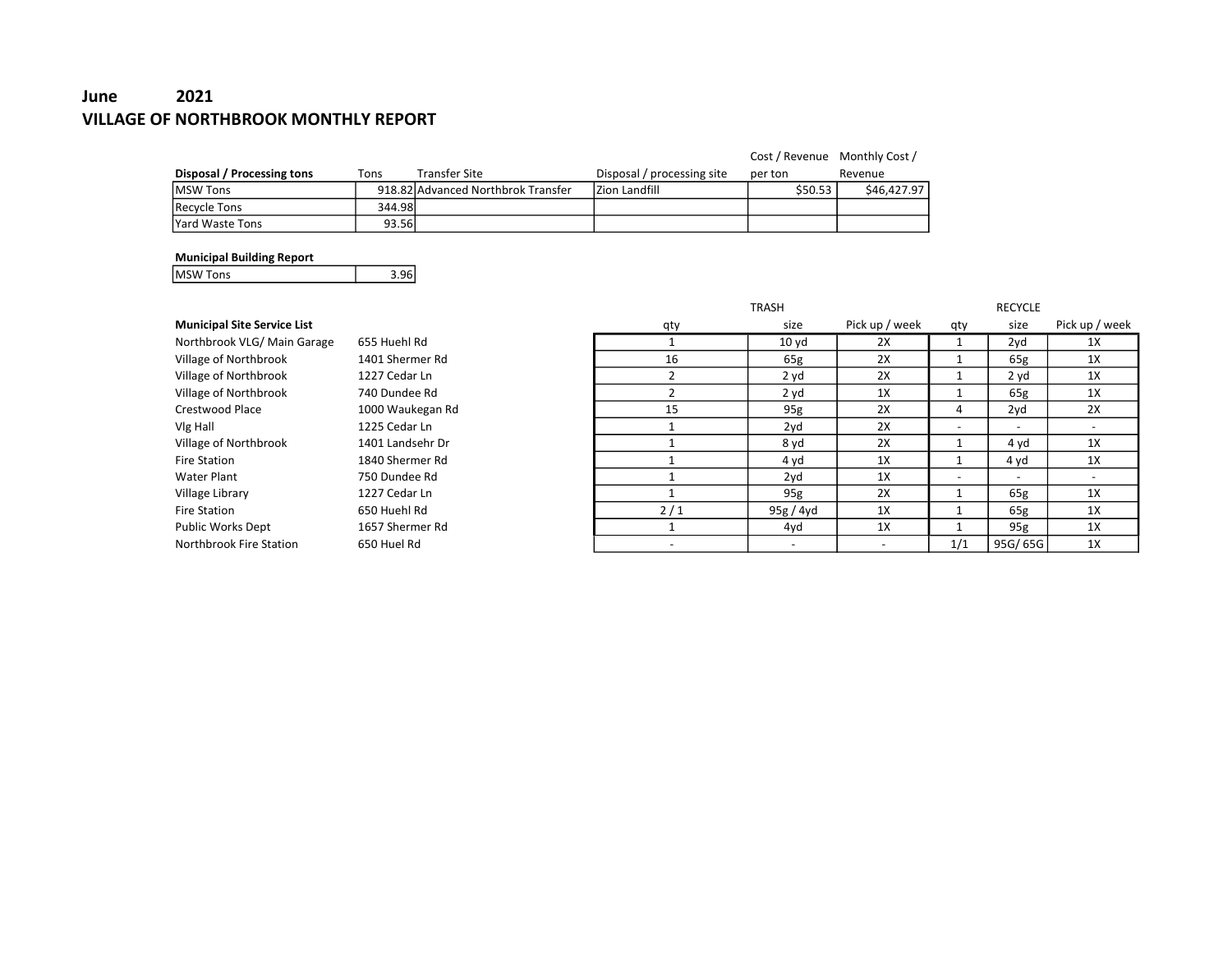# July 2021 VILLAGE OF NORTHBROOK MONTHLY REPORT

|                            |        |                             |                            | Cost / Revenue Monthly Cost / |             |
|----------------------------|--------|-----------------------------|----------------------------|-------------------------------|-------------|
| Disposal / Processing tons | Tons   | <b>Transfer Site</b>        | Disposal / processing site | per ton                       | Revenue     |
| <b>IMSW Tons</b>           |        | 867.01 WM Wheeling Transfer | <b>Orchard Hills</b>       | \$50.53                       | \$43.810.02 |
| Recycle Tons               | 319.58 |                             |                            |                               |             |
| lYard Waste Tons           | 108.18 |                             |                            |                               |             |

#### Municipal Building Report

MSW Tons 4.45

|                                    |                  |                          | <b>TRASH</b>             |                          |                          | <b>RECYCLE</b>           |                          |
|------------------------------------|------------------|--------------------------|--------------------------|--------------------------|--------------------------|--------------------------|--------------------------|
| <b>Municipal Site Service List</b> |                  | qty                      | size                     | Pick up / week           | qty                      | size                     | Pick up / week           |
| Northbrook VLG/Main Garage         | 655 Huehl Rd     |                          | 10 <sub>yd</sub>         | 2X                       |                          | 2yd                      | 1X                       |
| Village of Northbrook              | 1401 Shermer Rd  | 16                       | 65g                      | 2X                       |                          | 65g                      | 1X                       |
| Village of Northbrook              | 1227 Cedar Ln    |                          | 2 yd                     | 2X                       |                          | 2 yd                     | 1X                       |
| Village of Northbrook              | 740 Dundee Rd    |                          | 2 yd                     | 1X                       |                          | 65g                      | 1X                       |
| Crestwood Place                    | 1000 Waukegan Rd | 15                       | 95g                      | 2X                       | 4                        | 2yd                      | 2X                       |
| Vlg Hall                           | 1225 Cedar Ln    |                          | 2yd                      | 2X                       |                          | $\overline{\phantom{a}}$ | $\overline{\phantom{a}}$ |
| Village of Northbrook              | 1401 Landsehr Dr |                          | 8 yd                     | 2X                       |                          | 4 yd                     | 1X                       |
| <b>Fire Station</b>                | 1840 Shermer Rd  |                          | 4 yd                     | 1X                       |                          | 4 yd                     | 1X                       |
| Water Plant                        | 750 Dundee Rd    |                          | 2yd                      | 1X                       | $\overline{\phantom{0}}$ | $\overline{\phantom{a}}$ | $\overline{\phantom{a}}$ |
| Village Library                    | 1227 Cedar Ln    |                          | 95g                      | 2X                       |                          | 65g                      | 1X                       |
| <b>Fire Station</b>                | 650 Huehl Rd     | 2/1                      | 95g / 4yd                | 1X                       |                          | 65g                      | 1X                       |
| <b>Public Works Dept</b>           | 1657 Shermer Rd  |                          | 4yd                      | 1X                       |                          | 95g                      | 1X                       |
| Northbrook Fire Station            | 650 Huel Rd      | $\overline{\phantom{0}}$ | $\overline{\phantom{a}}$ | $\overline{\phantom{a}}$ | 1/1                      | 95G/65G                  | 1X                       |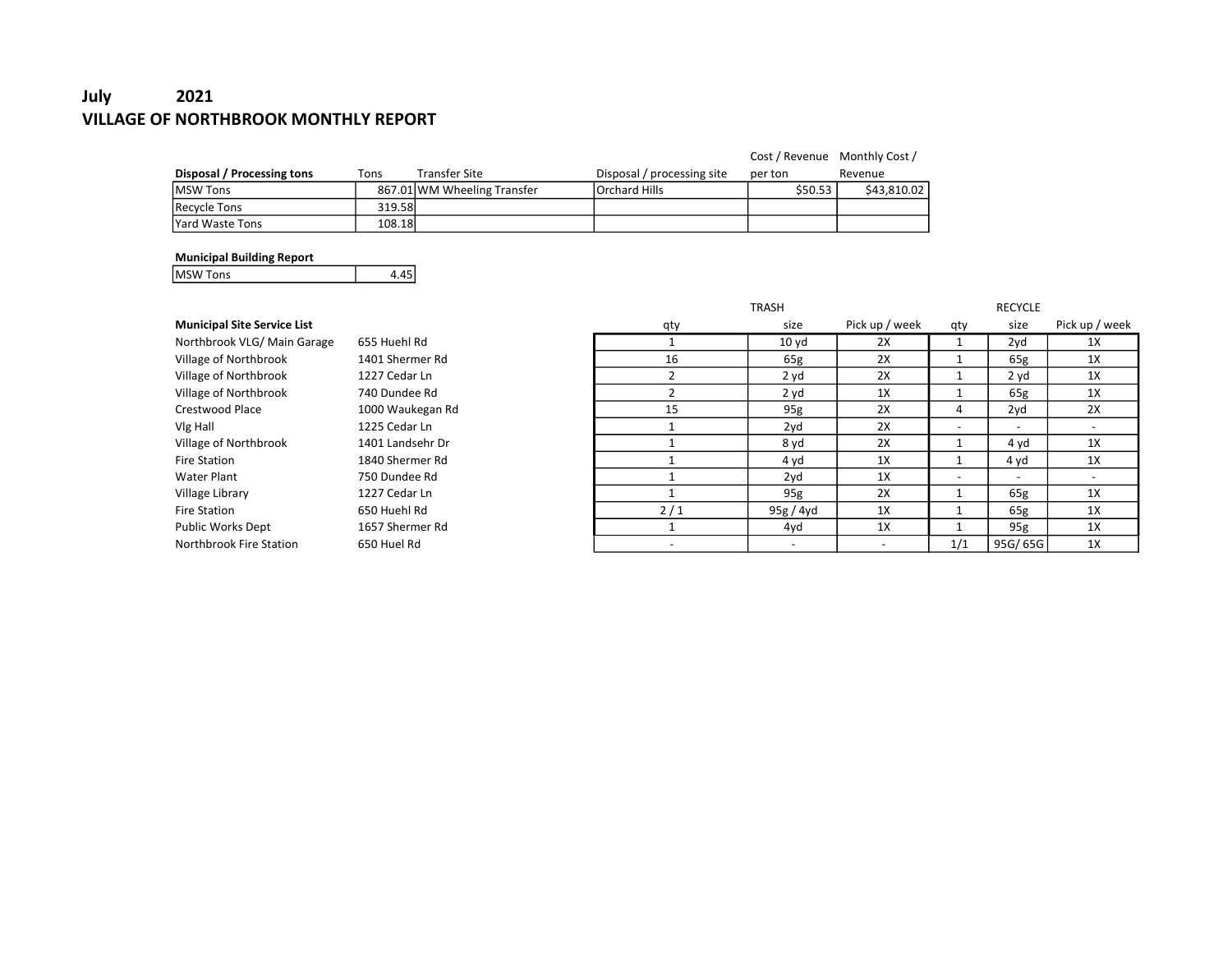# August 2021 VILLAGE OF NORTHBROOK MONTHLY REPORT

Cost / Revenue

| Disposal / Processing tons | Tons    | <b>Transfer Site</b>        | Disposal / processing site | per ton  |
|----------------------------|---------|-----------------------------|----------------------------|----------|
| <b>MSW Tons</b>            |         | 883.63 WM Wheeling Transfer | Orchard Hills              | S50.53 l |
| <b>Recycle Tons</b>        | 308.881 |                             |                            |          |
| <b>Yard Waste Tons</b>     | 71.25   |                             |                            |          |

### Municipal Building Report

|                              | -- |  |
|------------------------------|----|--|
| <b>MSW</b><br>Tone<br>בווט ו |    |  |
|                              |    |  |

## **Municipal Site Service List**

| Northbrook VLG/ Main Garage | 655 Huehl Rd     |     | 10 yd     |
|-----------------------------|------------------|-----|-----------|
| Village of Northbrook       | 1401 Shermer Rd  | 16  | 65g       |
| Village of Northbrook       | 1227 Cedar Ln    |     | 2 yd      |
| Village of Northbrook       | 740 Dundee Rd    |     | 2 yd      |
| Crestwood Place             | 1000 Waukegan Rd | 15  | 95g       |
| Vlg Hall                    | 1225 Cedar Ln    |     | 2yd       |
| Village of Northbrook       | 1401 Landsehr Dr |     | 8 yd      |
| <b>Fire Station</b>         | 1840 Shermer Rd  |     | 4 yd      |
| <b>Water Plant</b>          | 750 Dundee Rd    |     | 2yd       |
| Village Library             | 1227 Cedar Ln    |     | 95g       |
| <b>Fire Station</b>         | 650 Huehl Rd     | 2/1 | 95g / 4yd |
| <b>Public Works Dept</b>    | 1657 Shermer Rd  |     | 4yd       |
| Northbrook Fire Station     | 650 Huel Rd      |     |           |

| qty            | size      |
|----------------|-----------|
| $\mathbf{1}$   | 10 yd     |
| 16             | 65g       |
| $\overline{2}$ | 2 yd      |
| $\overline{2}$ | 2 yd      |
| 15             | 95g       |
| $\mathbf 1$    | 2yd       |
| $\mathbf{1}$   | 8 yd      |
| $\mathbf{1}$   | 4 yd      |
| $\mathbf{1}$   | 2yd       |
| 1              | 95g       |
| 2/1            | 95g / 4yd |
| 1              | 4yd       |
|                |           |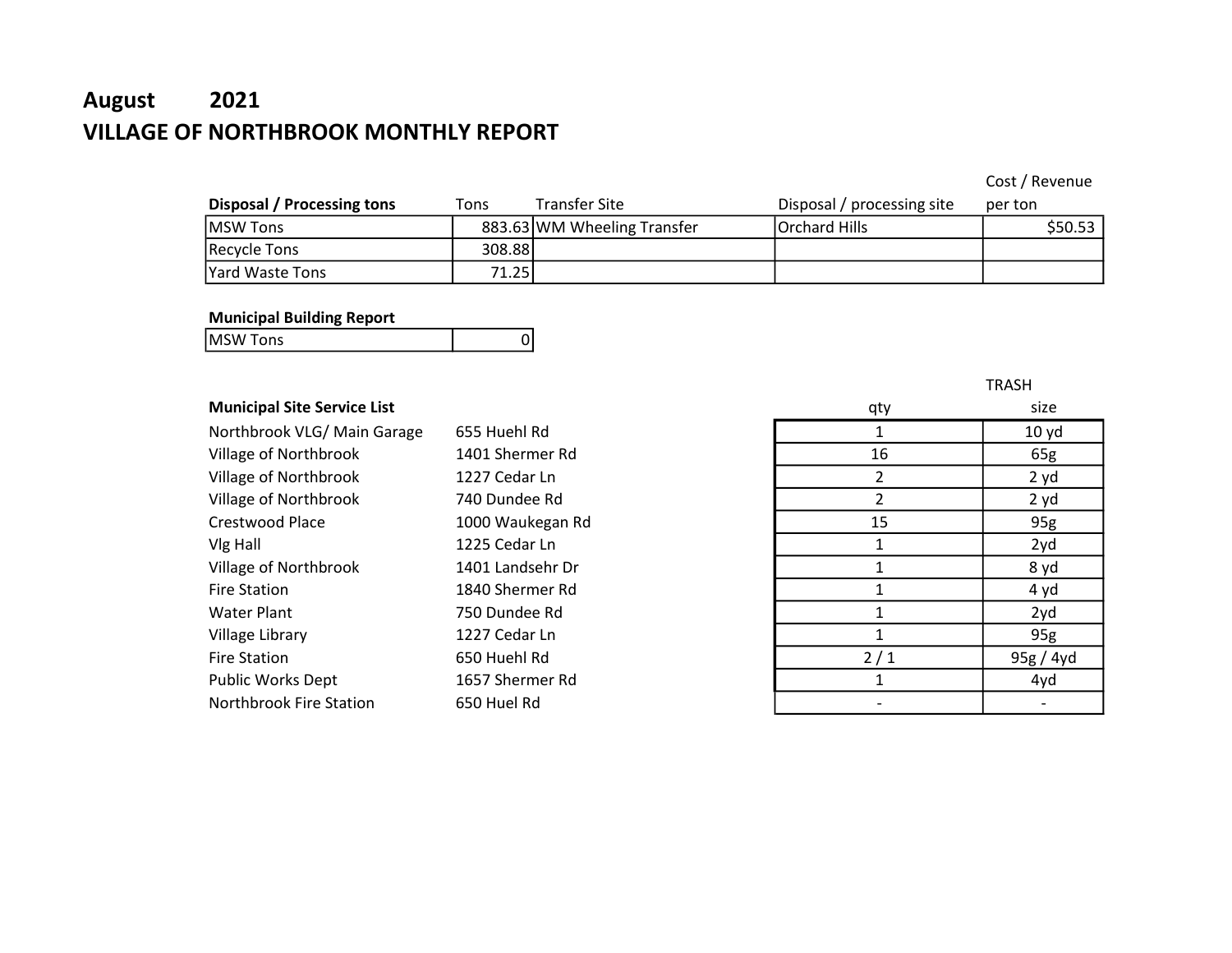|                | <b>RECYCLE</b> |         |                |
|----------------|----------------|---------|----------------|
| Pick up / week | qty            | size    | Pick up / week |
| 2X             | 1              | 2yd     | 1X             |
| 2X             | 1              | 65g     | 1X             |
| 2X             | 1              | 2 yd    | 1X             |
| 1X             | 1              | 65g     | 1X             |
| 2X             | 4              | 2yd     | 2X             |
| 2X             |                |         |                |
| 2X             | 1              | 4 yd    | 1X             |
| 1X             | $\mathbf{1}$   | 4 yd    | 1X             |
| 1X             |                |         |                |
| 2X             | $\mathbf{1}$   | 65g     | 1X             |
| 1X             | $\mathbf{1}$   | 65g     | 1X             |
| 1X             | $\mathbf{1}$   | 95g     | 1X             |
|                | 1/1            | 95G/65G | 1X             |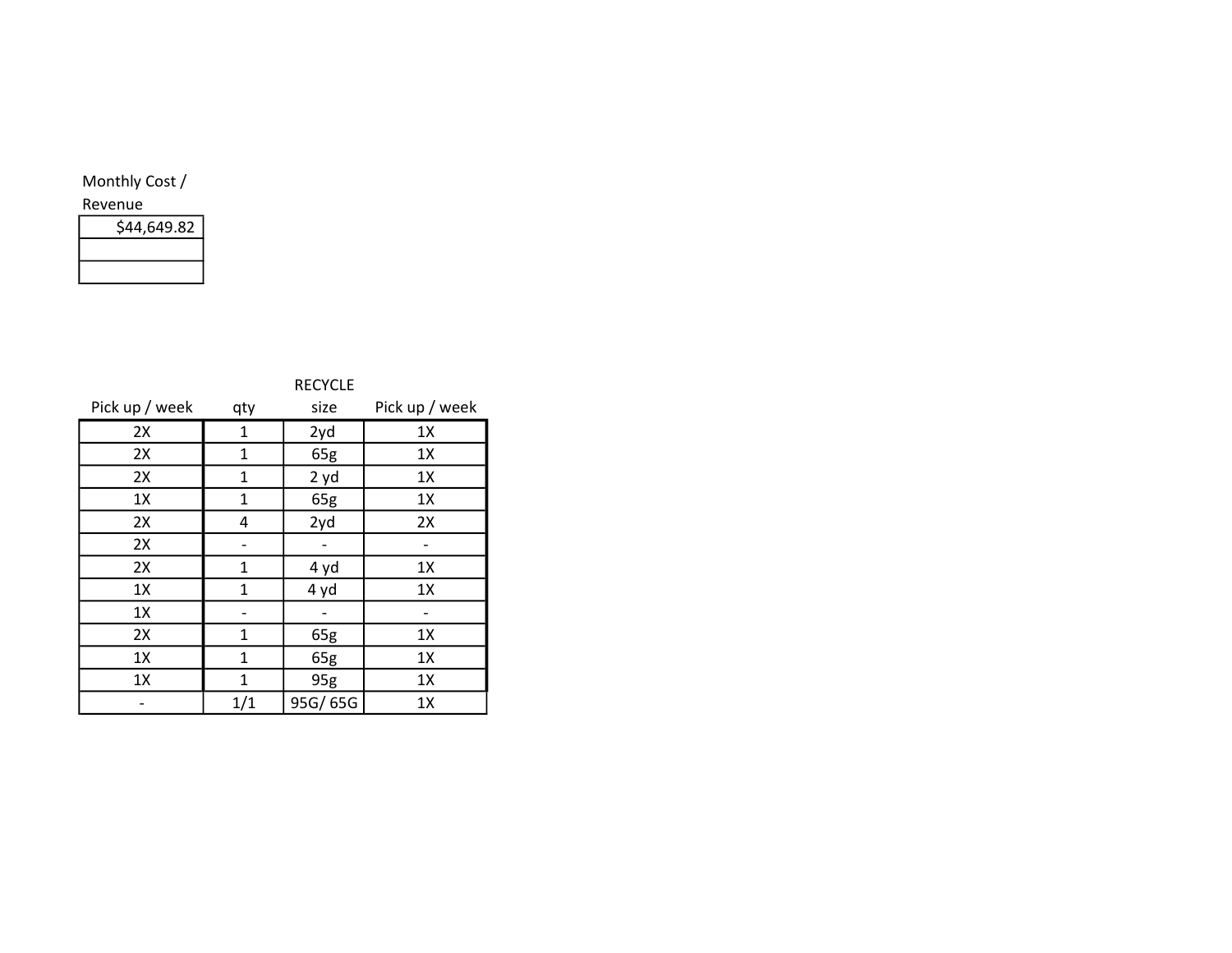# September 2021 VILLAGE OF NORTHBROOK MONTHLY REPORT

## Cost / Revenue

| Disposal / Processing tons | Tons   | Transfer Site               | Disposal / processing site | per ton |
|----------------------------|--------|-----------------------------|----------------------------|---------|
| MSW Tons                   |        | 824.14 WM Wheeling Transfer | Orchard Hills              | \$50.53 |
| Recycle Tons               | 306.25 |                             |                            |         |
| Yard Waste Tons            | 85.9   |                             |                            |         |

### Municipal Building Report

| <b>MSWT</b><br>onc<br>כווטו |  |
|-----------------------------|--|
|                             |  |

## **Municipal Site Service List**

| Northbrook VLG/ Main Garage | 655 Huehl Rd     |     | 10 yd     |
|-----------------------------|------------------|-----|-----------|
| Village of Northbrook       | 1401 Shermer Rd  | 16  | 65g       |
| Village of Northbrook       | 1227 Cedar Ln    |     | 2 yd      |
| Village of Northbrook       | 740 Dundee Rd    |     | 2 yd      |
| Crestwood Place             | 1000 Waukegan Rd | 15  | 95g       |
| Vlg Hall                    | 1225 Cedar Ln    |     | 2yd       |
| Village of Northbrook       | 1401 Landsehr Dr |     | 8 yd      |
| <b>Fire Station</b>         | 1840 Shermer Rd  |     | 4 yd      |
| <b>Water Plant</b>          | 750 Dundee Rd    |     | 2yd       |
| Village Library             | 1227 Cedar Ln    |     | 95g       |
| <b>Fire Station</b>         | 650 Huehl Rd     | 2/1 | 95g / 4yd |
| <b>Public Works Dept</b>    | 1657 Shermer Rd  |     | 4yd       |
| Northbrook Fire Station     | 650 Huel Rd      |     |           |

| qty            | size      |
|----------------|-----------|
| 1              | 10 yd     |
| 16             | 65g       |
| $\overline{2}$ | 2 yd      |
| $\overline{2}$ | 2 yd      |
| 15             | 95g       |
| $\mathbf{1}$   | 2yd       |
| $\mathbf{1}$   | 8 yd      |
| 1              | 4 yd      |
| $\mathbf{1}$   | 2yd       |
| $\mathbf{1}$   | 95g       |
| 2/1            | 95g / 4yd |
| 1              | 4yd       |
|                |           |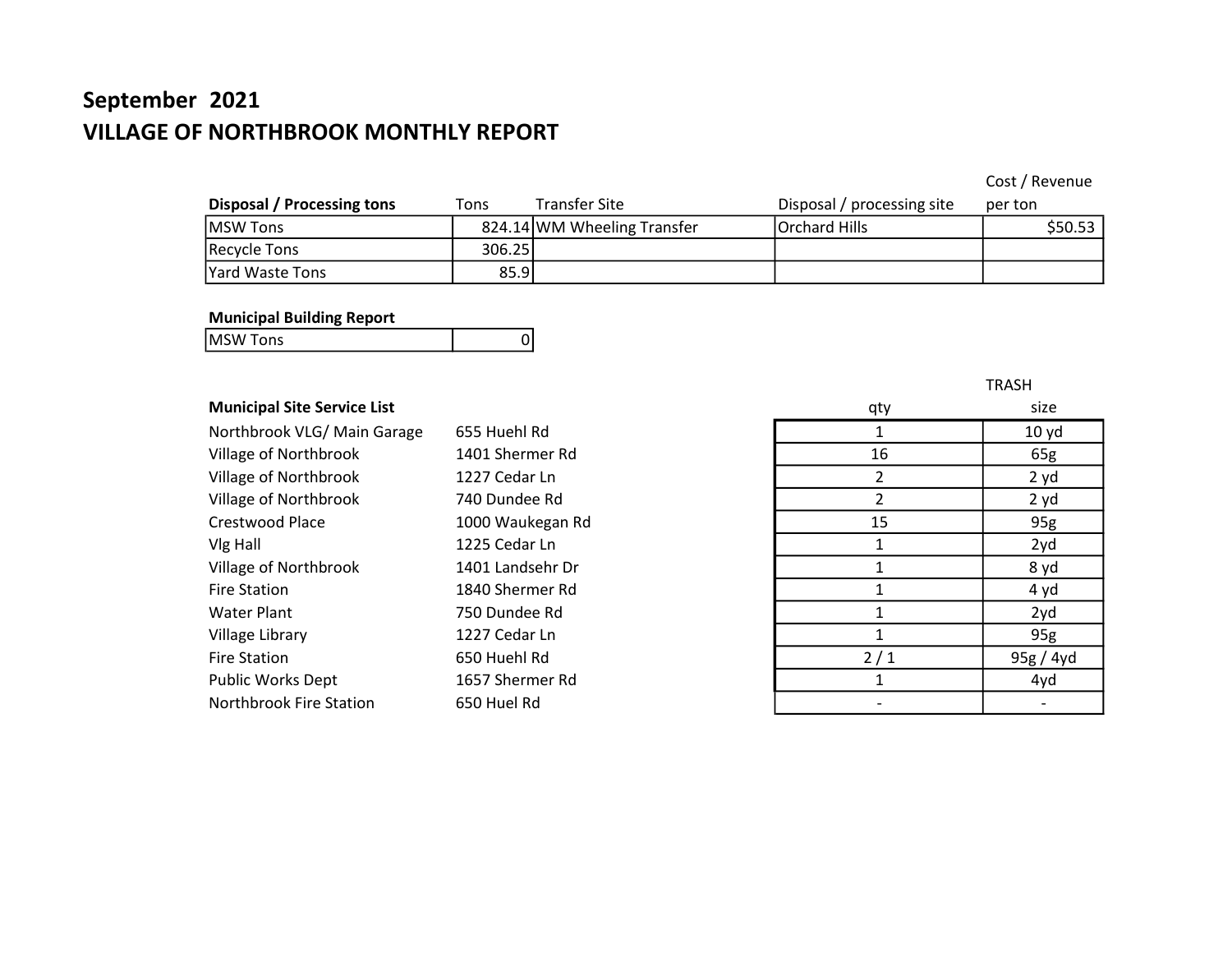| \$41,643.79 |  |
|-------------|--|
|             |  |
|             |  |

|                | <b>RECYCLE</b> |         |                |
|----------------|----------------|---------|----------------|
| Pick up / week | qty            | size    | Pick up / week |
| 2X             | 1              | 2yd     | 1X             |
| 2X             | 1              | 65g     | 1X             |
| 2X             | $\mathbf{1}$   | 2 yd    | 1X             |
| 1X             | 1              | 65g     | 1X             |
| 2X             | 4              | 2yd     | 2X             |
| 2X             |                |         |                |
| 2X             | 1              | 4 yd    | 1X             |
| 1X             | 1              | 4 yd    | 1X             |
| 1X             |                |         |                |
| 2X             | $\mathbf{1}$   | 65g     | 1X             |
| 1X             | $\mathbf{1}$   | 65g     | 1X             |
| 1X             | 1              | 95g     | 1X             |
|                | 1/1            | 95G/65G | 1X             |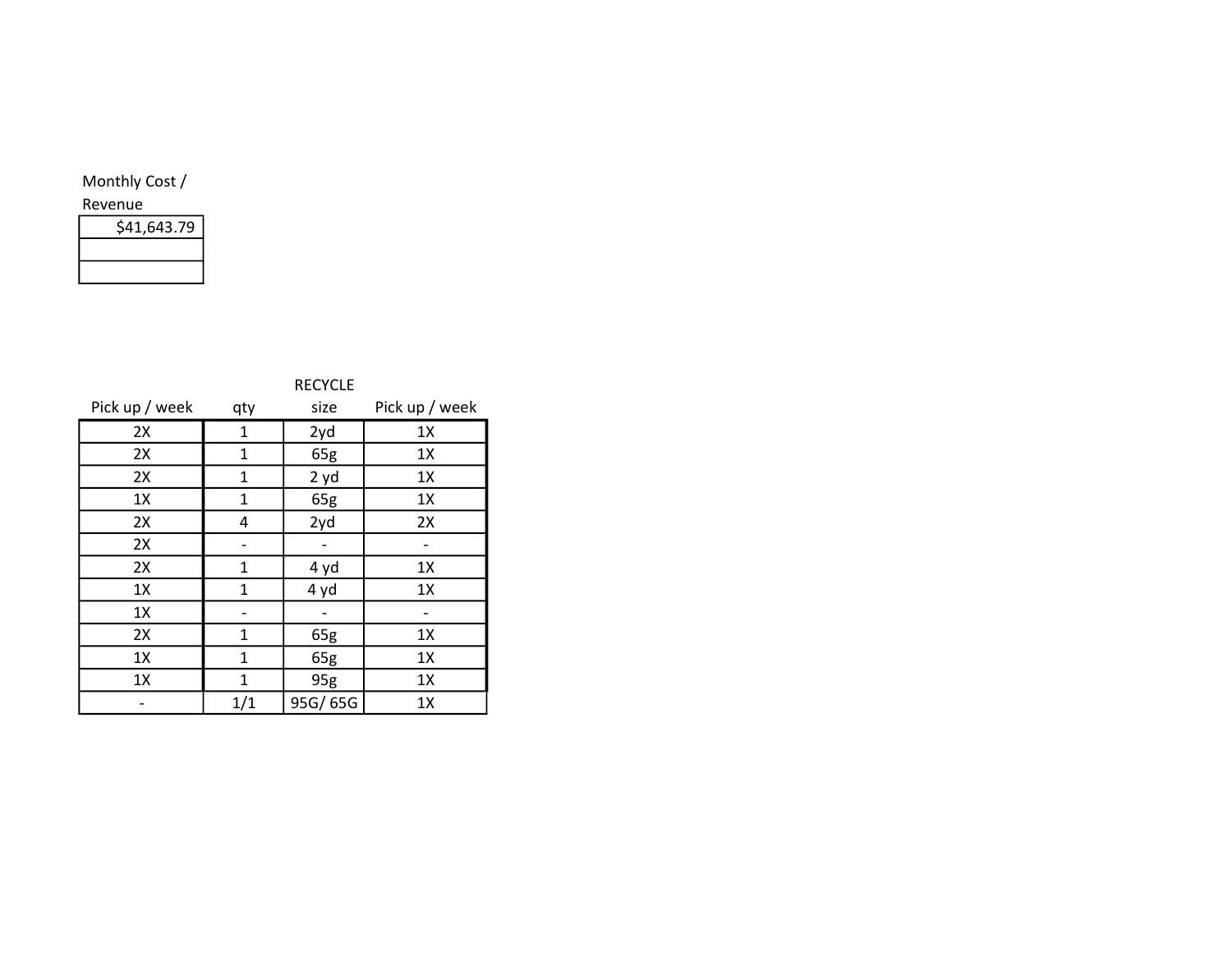# October 2021 VILLAGE OF NORTHBROOK MONTHLY REPORT

Cost / Revenue

| Disposal / Processing tons | Tons   | <b>Transfer Site</b>        | Disposal / processing site | per ton  |
|----------------------------|--------|-----------------------------|----------------------------|----------|
| <b>MSW Tons</b>            |        | 803.73 WM Wheeling Transfer | Orchard Hills              | S50.53 l |
| <b>Recycle Tons</b>        | 303.87 |                             |                            |          |
| <b>Yard Waste Tons</b>     | 79.53l |                             |                            |          |

### Municipal Building Report

| <b>MSW Tons</b> |  |
|-----------------|--|
|                 |  |

## **Municipal Site Service List**

| Northbrook VLG/ Main Garage | 655 Huehl Rd     |     | 10 yd     |
|-----------------------------|------------------|-----|-----------|
| Village of Northbrook       | 1401 Shermer Rd  | 16  | 65g       |
| Village of Northbrook       | 1227 Cedar Ln    |     | 2 yd      |
| Village of Northbrook       | 740 Dundee Rd    |     | 2 yd      |
| Crestwood Place             | 1000 Waukegan Rd | 15  | 95g       |
| Vlg Hall                    | 1225 Cedar Ln    |     | 2yd       |
| Village of Northbrook       | 1401 Landsehr Dr |     | 8 yd      |
| <b>Fire Station</b>         | 1840 Shermer Rd  |     | 4 yd      |
| <b>Water Plant</b>          | 750 Dundee Rd    |     | 2yd       |
| Village Library             | 1227 Cedar Ln    |     | 95g       |
| <b>Fire Station</b>         | 650 Huehl Rd     | 2/1 | 95g / 4yd |
| <b>Public Works Dept</b>    | 1657 Shermer Rd  |     | 4yd       |
| Northbrook Fire Station     | 650 Huel Rd      |     |           |

| qty            | size      |
|----------------|-----------|
| $\mathbf{1}$   | 10 yd     |
| 16             | 65g       |
| $\overline{2}$ | 2 yd      |
| $\overline{2}$ | 2 yd      |
| 15             | 95g       |
| $\mathbf{1}$   | 2yd       |
| $\mathbf 1$    | 8 yd      |
| $\overline{1}$ | 4 yd      |
| $\mathbf{1}$   | 2yd       |
| $\mathbf{1}$   | 95g       |
| 2/1            | 95g / 4yd |
| 1              | 4yd       |
|                |           |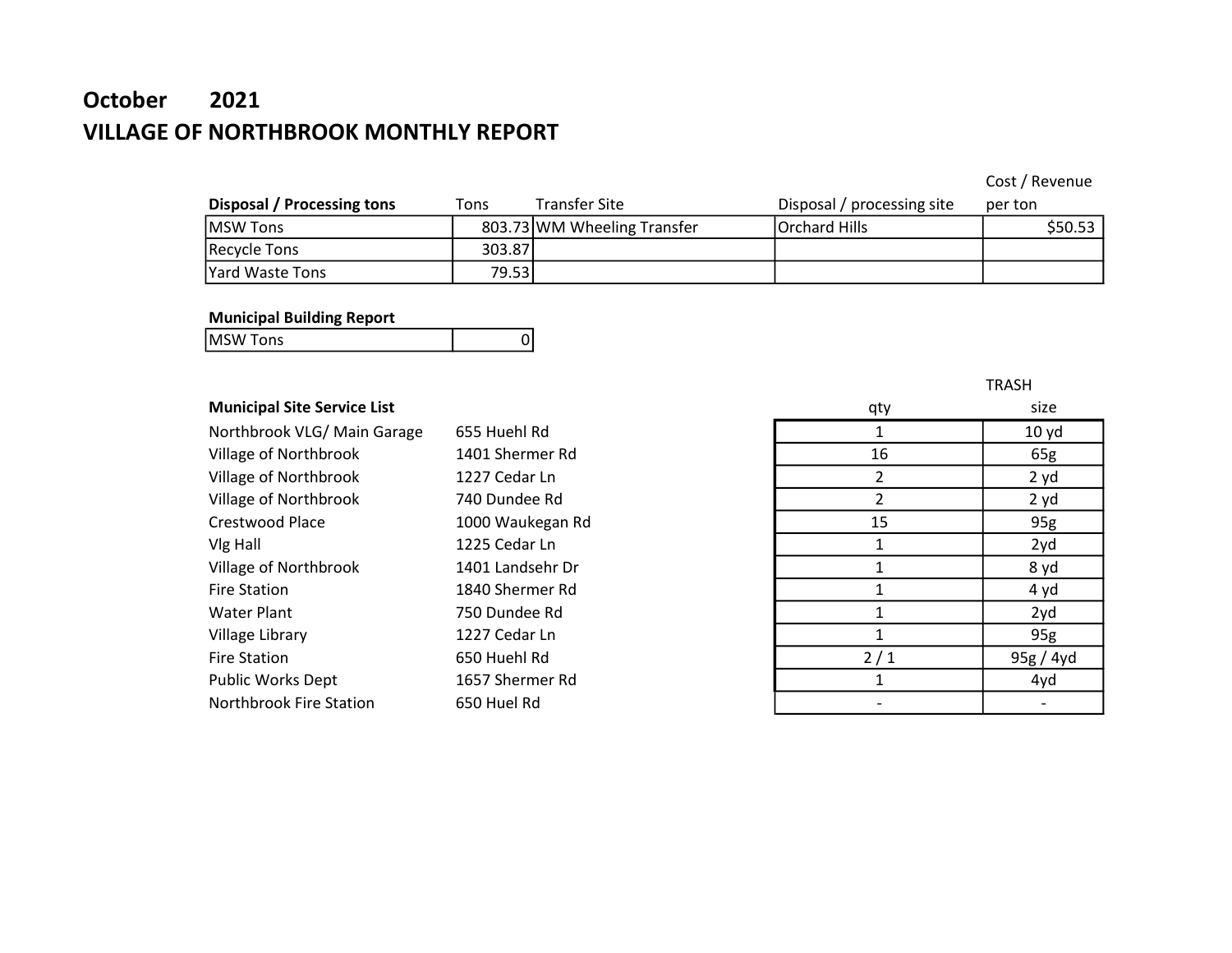| \$40,612.48 |  |
|-------------|--|
|             |  |
|             |  |

|                | <b>RECYCLE</b> |         |                |
|----------------|----------------|---------|----------------|
| Pick up / week | qty            | size    | Pick up / week |
| 2X             | $\mathbf{1}$   | 2yd     | 1X             |
| 2X             | $\mathbf{1}$   | 65g     | 1X             |
| 2X             | 1              | 2yd     | 1X             |
| 1X             | 1              | 65g     | 1X             |
| 2X             | 4              | 2yd     | 2X             |
| 2X             |                |         |                |
| 2X             | $\mathbf{1}$   | 4 yd    | 1X             |
| 1X             | 1              | 4 yd    | 1X             |
| 1X             |                |         |                |
| 2X             | $\mathbf{1}$   | 65g     | 1X             |
| 1X             | 1              | 65g     | 1X             |
| 1X             | $\mathbf{1}$   | 95g     | 1X             |
|                | 1/1            | 95G/65G | 1X             |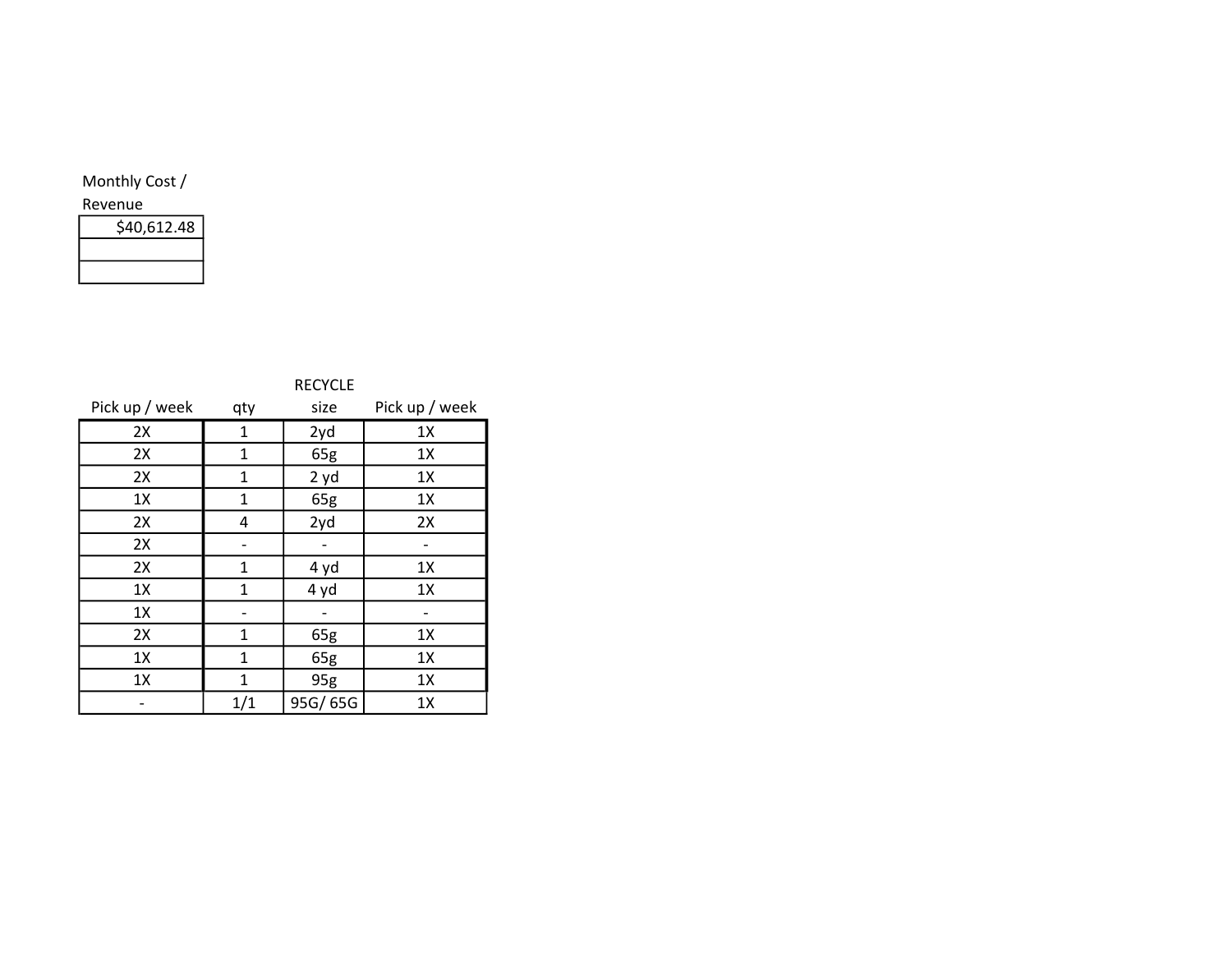# November 2021 VILLAGE OF NORTHBROOK MONTHLY REPORT

## Cost / Revenue

| Disposal / Processing tons | Tons   | <b>Transfer Site</b>        | Disposal / processing site | per ton |
|----------------------------|--------|-----------------------------|----------------------------|---------|
| IMSW Tons                  |        | 869.21 WM Wheeling Transfer | Orchard Hills              | \$50.53 |
| Recycle Tons               | 322.26 |                             |                            |         |
| Yard Waste Tons            | 165.65 |                             |                            |         |

#### Municipal Building Report

| <b>MSW Tons</b> |  |
|-----------------|--|
|                 |  |

## **Municipal Site Service List**

| Northbrook VLG/ Main Garage | 655 Huehl Rd     |     | 10 <sub>yd</sub> |
|-----------------------------|------------------|-----|------------------|
| Village of Northbrook       | 1401 Shermer Rd  | 16  | 65g              |
| Village of Northbrook       | 1227 Cedar Ln    | 2   | 2 yd             |
| Village of Northbrook       | 740 Dundee Rd    |     | 2 yd             |
| Crestwood Place             | 1000 Waukegan Rd | 15  | 95g              |
| Vlg Hall                    | 1225 Cedar Ln    |     | 2yd              |
| Village of Northbrook       | 1401 Landsehr Dr |     | 8 yd             |
| <b>Fire Station</b>         | 1840 Shermer Rd  |     | 4 yd             |
| Water Plant                 | 750 Dundee Rd    |     | 2yd              |
| Village Library             | 1227 Cedar Ln    |     | 95g              |
| <b>Fire Station</b>         | 650 Huehl Rd     | 2/1 | 95g / 4yd        |
| <b>Public Works Dept</b>    | 1657 Shermer Rd  |     | 4yd              |
| Northbrook Fire Station     | 650 Huel Rd      |     |                  |

| qty            | size                    |
|----------------|-------------------------|
| $\mathbf{1}$   | 10 <sub>yd</sub>        |
| 16             | 65g                     |
| $\overline{2}$ | 2 yd                    |
| $\overline{2}$ | 2 yd                    |
| 15             | 95g                     |
| 1              | 2yd                     |
| 1              | 8 yd                    |
| $\overline{1}$ | 4 yd                    |
| $\mathbf{1}$   | 2yd                     |
| 1              | 95g                     |
| 2/1            | $\frac{95g / 4yd}{4yd}$ |
| 1              |                         |
|                |                         |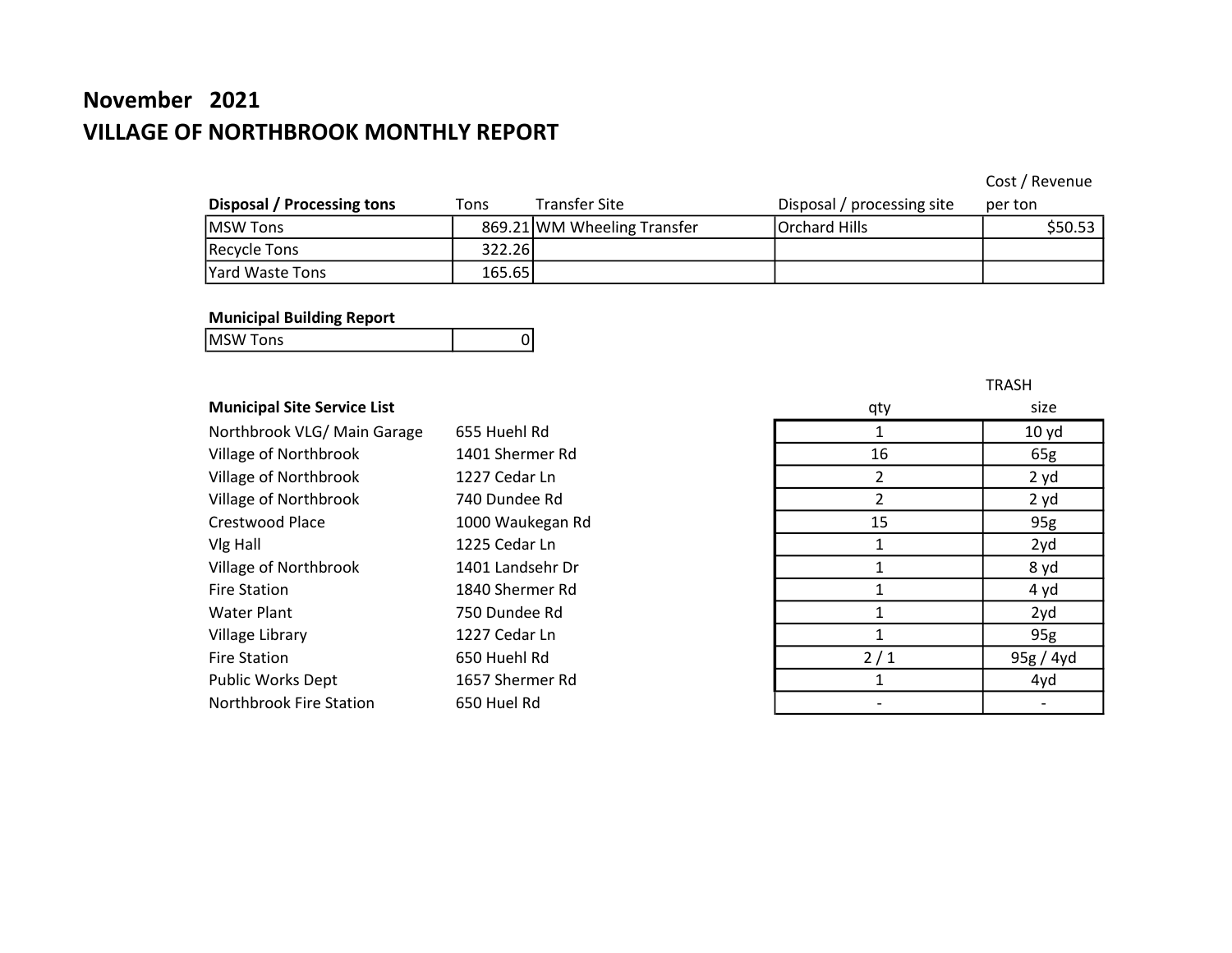| \$43,921.18 |  |
|-------------|--|
|             |  |
|             |  |

|                | <b>RECYCLE</b> |         |                |
|----------------|----------------|---------|----------------|
| Pick up / week | qty            | size    | Pick up / week |
| 2X             | 1              | 2yd     | 1X             |
| 2X             | 1              | 65g     | 1X             |
| 2X             | $\mathbf{1}$   | 2yd     | 1X             |
| 1X             | 1              | 65g     | 1X             |
| 2X             | 4              | 2yd     | 2X             |
| 2X             |                |         |                |
| 2X             | 1              | 4 yd    | 1X             |
| 1X             | $\mathbf{1}$   | 4 yd    | 1X             |
| 1X             |                |         |                |
| 2X             | $\mathbf{1}$   | 65g     | 1X             |
| 1X             | $\mathbf{1}$   | 65g     | 1X             |
| 1X             | $\mathbf{1}$   | 95g     | 1X             |
|                | 1/1            | 95G/65G | 1X             |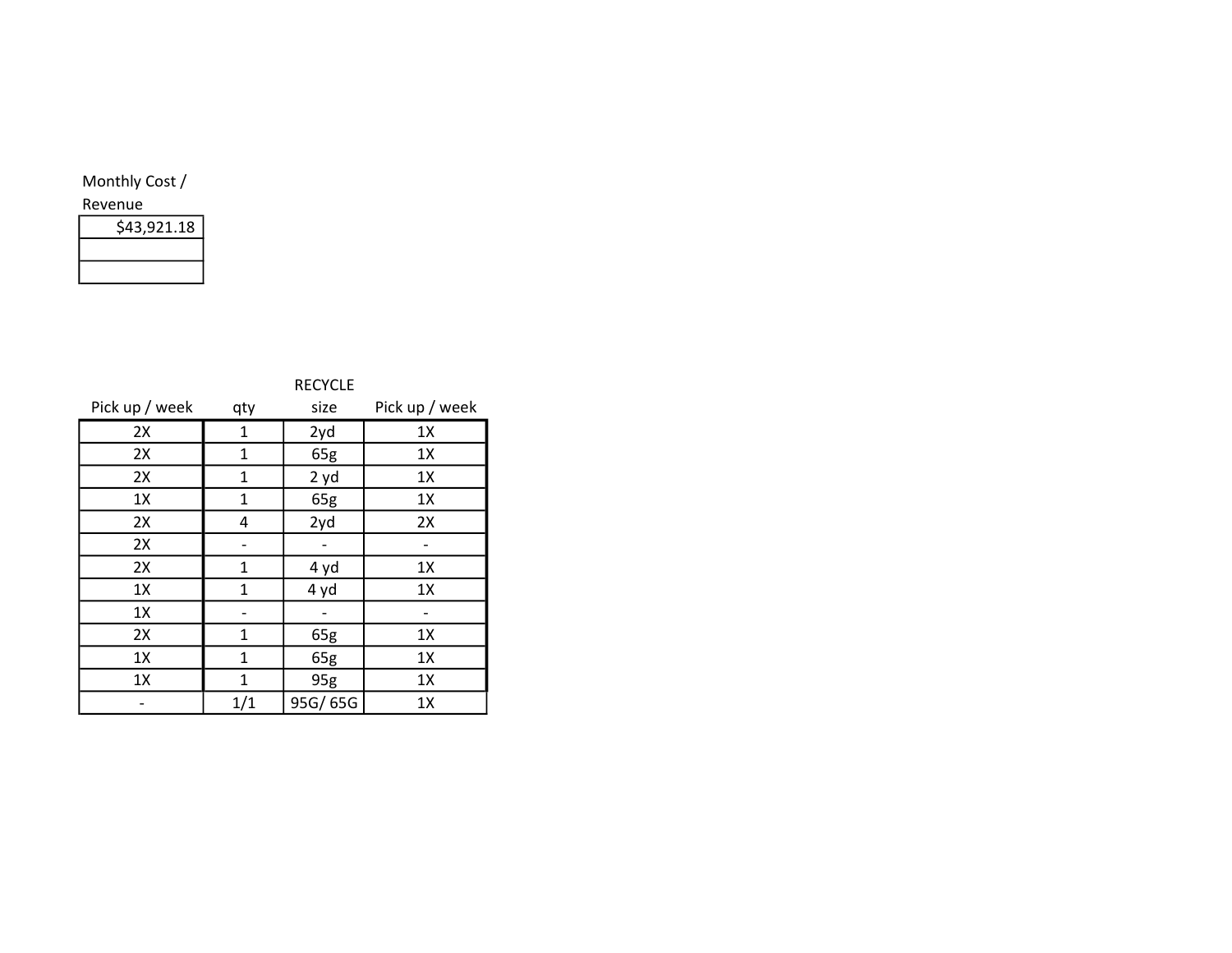# December 2021 VILLAGE OF NORTHBROOK MONTHLY REPORT

## Cost / Revenue

| Disposal / Processing tons | Tons   | Transfer Site               | Disposal / processing site | per ton |
|----------------------------|--------|-----------------------------|----------------------------|---------|
| MSW Tons                   |        | 804.78 WM Wheeling Transfer | Orchard Hills              | \$50.53 |
| Recycle Tons               | 361.02 |                             |                            |         |
| Yard Waste Tons            | 12.97  |                             |                            |         |

#### Municipal Building Report

| <b>MSWT</b><br>onc<br>כווטו |  |
|-----------------------------|--|
|                             |  |

## **Municipal Site Service List**

| Northbrook VLG/ Main Garage | 655 Huehl Rd     |     | 10 <sub>yd</sub> |
|-----------------------------|------------------|-----|------------------|
| Village of Northbrook       | 1401 Shermer Rd  | 16  | 65g              |
| Village of Northbrook       | 1227 Cedar Ln    | 2   | 2 yd             |
| Village of Northbrook       | 740 Dundee Rd    | 2   | 2 yd             |
| Crestwood Place             | 1000 Waukegan Rd | 15  | 95g              |
| Vlg Hall                    | 1225 Cedar Ln    |     | 2yd              |
| Village of Northbrook       | 1401 Landsehr Dr |     | 8 yd             |
| <b>Fire Station</b>         | 1840 Shermer Rd  |     | 4 yd             |
| <b>Water Plant</b>          | 750 Dundee Rd    |     | 2yd              |
| Village Library             | 1227 Cedar Ln    |     | 95g              |
| <b>Fire Station</b>         | 650 Huehl Rd     | 2/1 | 95g / 4yd        |
| Public Works Dept           | 1657 Shermer Rd  |     | 4yd              |
| Northbrook Fire Station     | 650 Huel Rd      |     |                  |

| qty            | size      |
|----------------|-----------|
| $\mathbf{1}$   | 10 yd     |
| 16             | 65g       |
| $\overline{2}$ | 2 yd      |
| $\overline{2}$ | 2 yd      |
| 15             | 95g       |
| 1              | 2yd       |
| 1              | 8 yd      |
| $\mathbf{1}$   | 4 yd      |
| $\mathbf{1}$   | 2yd       |
| $\mathbf{1}$   | 95g       |
| 2/1            | 95g / 4yd |
| $\mathbf{1}$   | 4yd       |
|                |           |